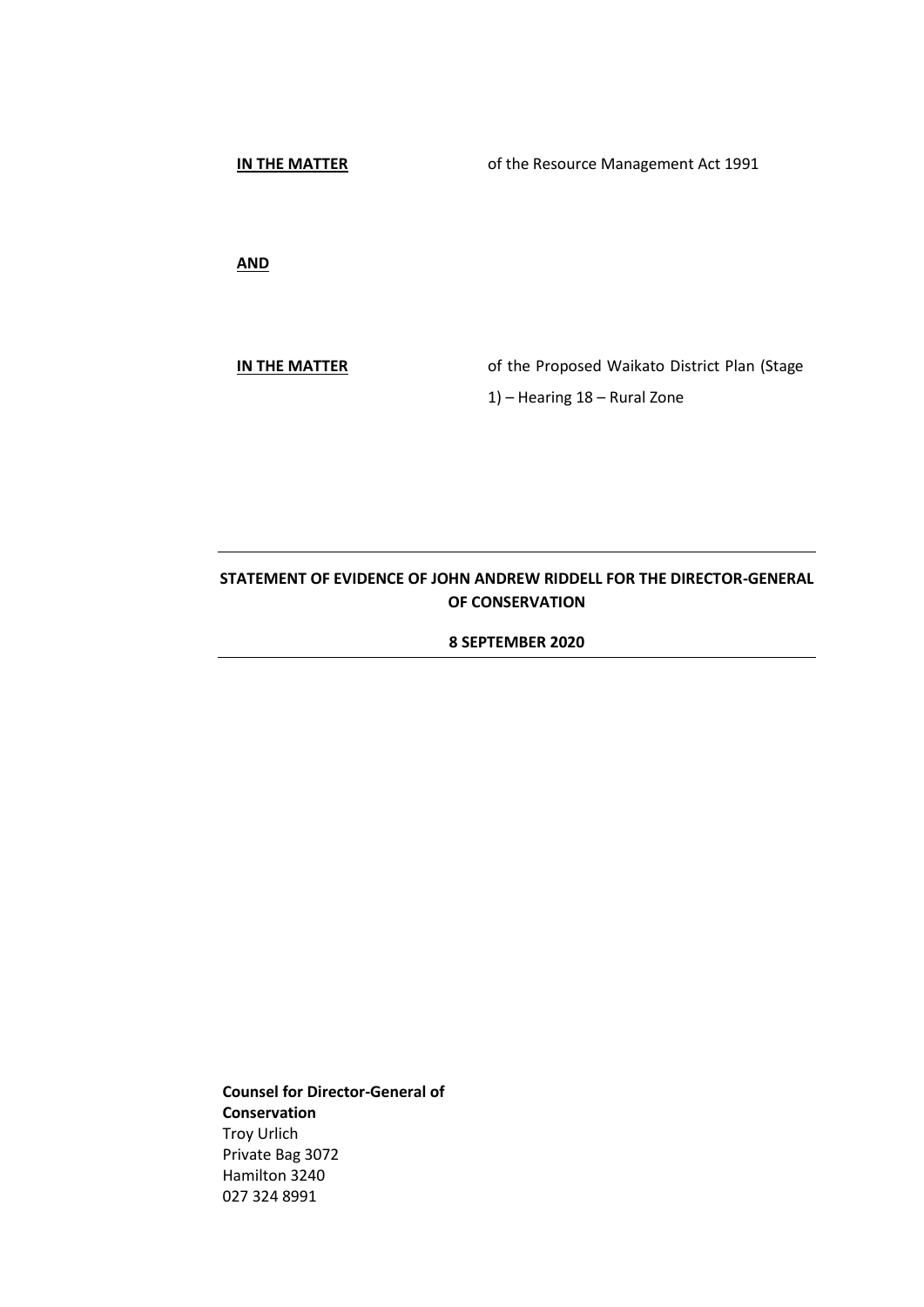# **CONTENTS**

| 1. | Introduction                                                        | 3  |
|----|---------------------------------------------------------------------|----|
|    | Experience                                                          | 3  |
|    | Involvement in Preparation of Submission                            | 4  |
|    | Code of Conduct                                                     | 4  |
| 2. | Approach Taken in Evidence                                          | 5  |
| 3. | Earthworks for Ecosystem Protection, Rehabilitation and Restoration | 5  |
|    | Policy 5.3.5                                                        | 6  |
|    | Definition of 'Conservation Activity'                               | 8  |
|    | Earthworks Rule 22.2.3.1 P1                                         | 9  |
| 4. | Policy 5.3.13                                                       | 10 |
| 5. | <b>Earthworks and Regional Council Functions</b>                    | 12 |
| 6. | Policy 5.2.3 - Protection of Indigenous Biodiversity                | 12 |
| 7. | <b>Conservation Lot Subdivision</b>                                 | 13 |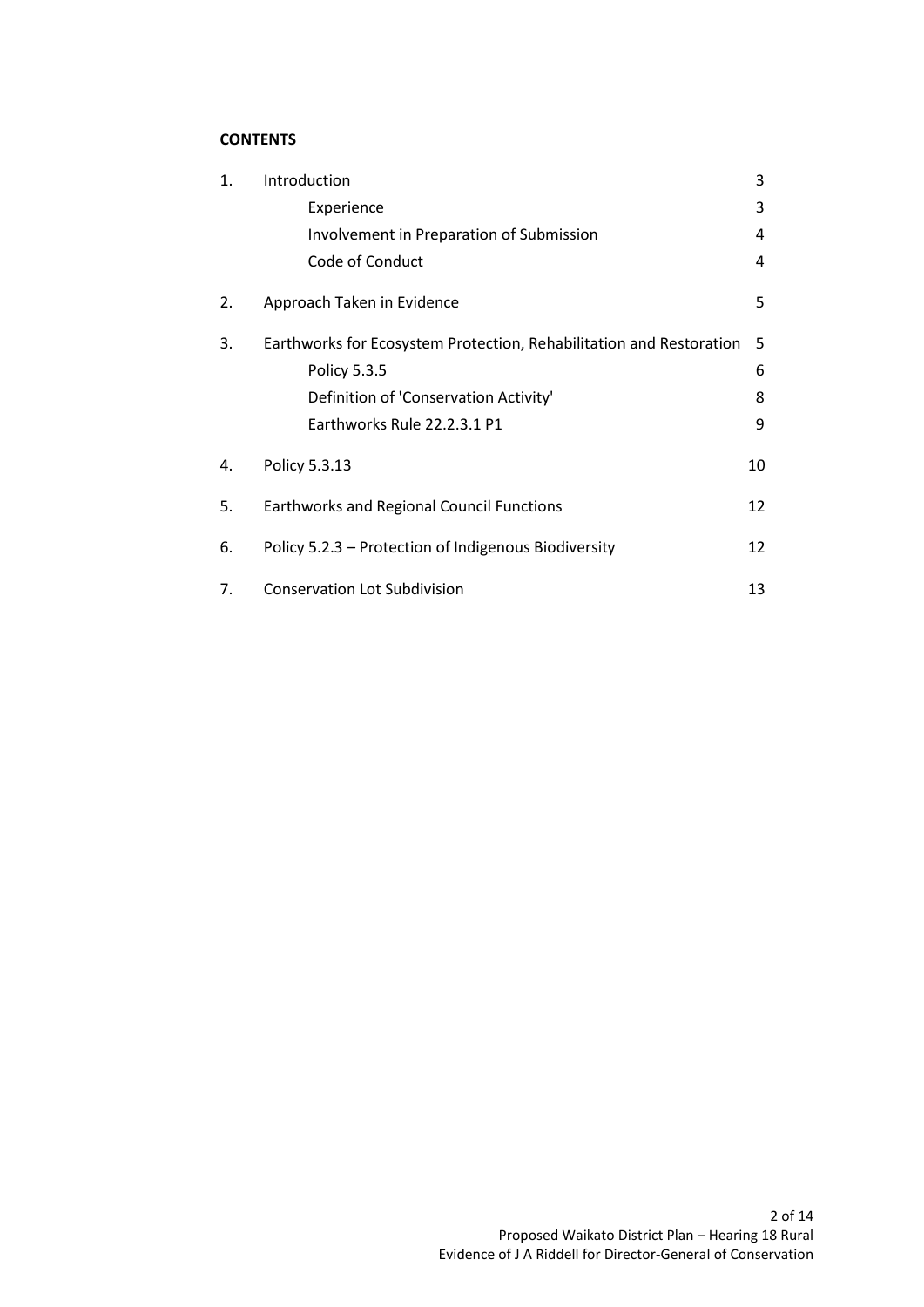## **1. INTRODUCTION**

- 1.1 My name is John Andrew Riddell.
- 1.2 I hold the qualification of Bachelor of Resource and Environmental Planning with First Class Honours. I am a member of the New Zealand Planning Institute.

## *Experience*

- 1.3 I am currently self-employed, operating under the company name CEP Services Matauwhi Limited.
- 1.4 I have been practising as a resource management planner on a part-time basis since 1989 and a full-time basis since 1993. Until November 1998 I was selfemployed, although I did work for Nugent Consultants Limited on a part time basis from 1993 until 1996. Between November 1998 and June 2013 I was employed by the Department of Conservation (the **Department**).
- 1.5 A significant portion of my resource management work has involved assessing draft and proposed regional policy statements and regional and district plans, preparing submissions and giving evidence on policy statement and plan content, participating in mediation on appeals over proposed policy statements and plans, and giving evidence to the Environment Court on provisions of policy statements and plans.
- 1.6 In the last five years I have given advice and/or evidence and/or participated in mediation and expert conferencing on the following proposed policy statements and plans:
	- (a) Auckland Unitary Plan;
	- (b) proposed Thames-Coromandel District Plan;
	- (c) Bay of Plenty Coastal Environment Plan;
	- (d) draft Gisborne Water and Soil Plan;
	- (e) Northland Regional Policy Statement;
	- (f) Whangarei District Plan Changes;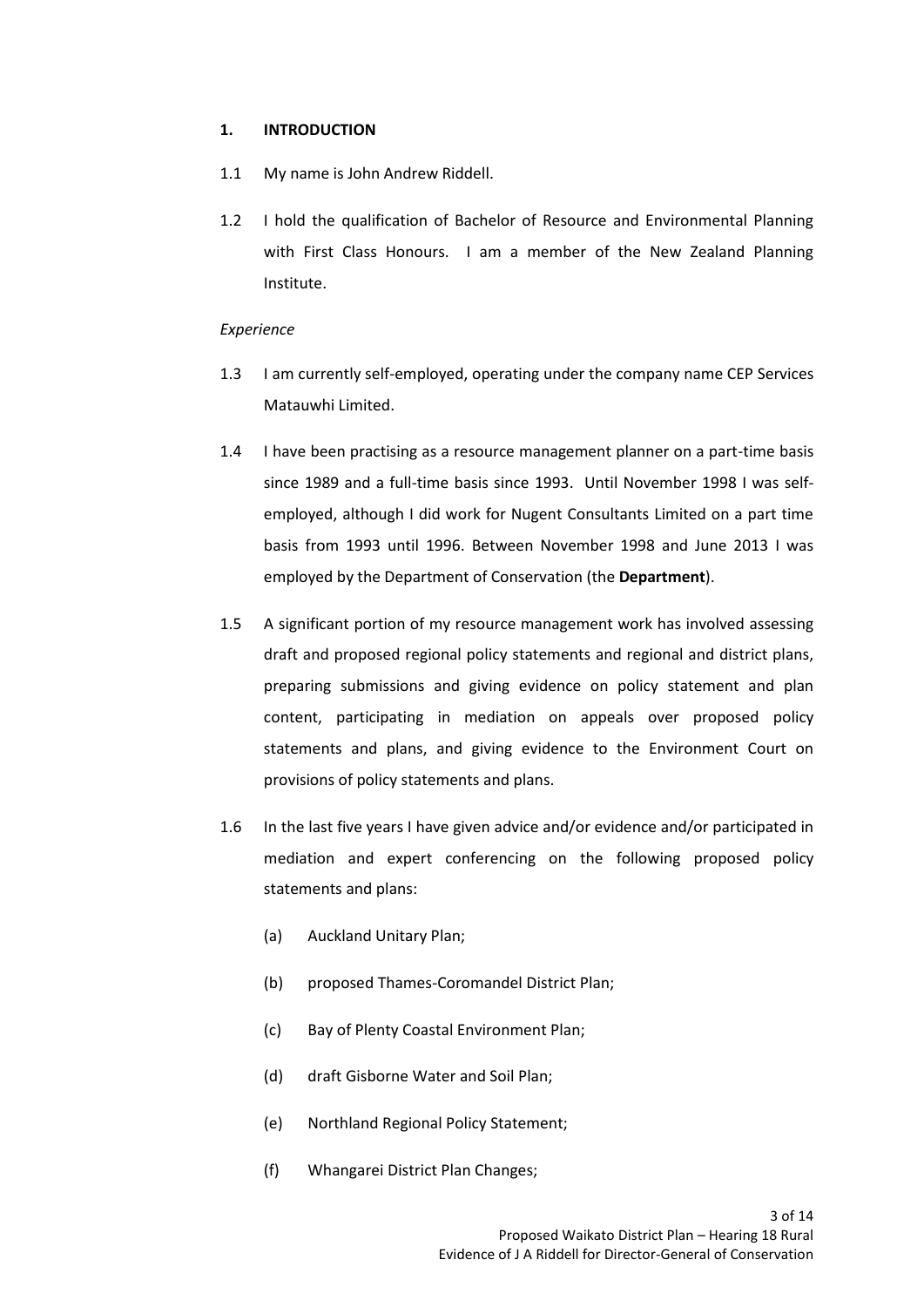- (g) draft Far North District Plan; and
- (h) Regional Coastal Plan Kermadec and Subantarctic Islands.
- 1.7 A comprehensive list of the policy statements and plans I have been involved in (comments, submissions, evidence, mediation, and/or appeals) since 1998 is given in the footnote. $1$
- 1.8 In addition to this policy statement and plan work I have experience in preparing, assessing, submitting and giving evidence on resource consents.<sup>2</sup> This includes evidence to the Environment Court on applications for coastal subdivision, tidal power generation, the taking of groundwater, and mangrove removal. I have processed resource consent applications for Far North District Council.

## *Involvement in preparation of the Director-General's submission on the proposed Plan*

- 1.9 I have been asked by the Director-General of Conservation (the **Director**-**General**) to provide evidence in regard to the Director-General's submissions and further submissions on the proposed Waikato District Plan (the **Proposed Plan**).
- 1.10 I was engaged on this matter in early September 2019. I was not involved in the preparation of the Director-General's submission and further submission on the Proposed Plan.

### *Code of Conduct*

1.11 I have read and agree to comply with the Code of Conduct for Expert Witnesses produced by the Environment Court (2014). My qualifications and

<sup>1</sup> I have prepared reports on financial contributions that were part of the preparation of the Far North District Plan and the Waitakere City District Plan. I have provided evidence on, and/or provided planning advice for appeal negotiations and mediation on: the Auckland City District Plan - Isthmus section, Far North District Plan, Bay of Islands District Scheme (which included a coastal plan component), Whangarei District Plan (including several plan changes), Kaipara District Plan, Kaikoura District Plan, Northland Regional Policy Statements (there have been two), Regional Water and Soil Plan for Northland, Regional Coastal Plan for Northland and plan changes to that plan, the draft Gisborne Water and Soil Plan, the Auckland Unitary Plan, the proposed Thames-Coromandel District Plan, the Regional Coastal Plan – Kermadec and Subantarctic Islands, and the Bay of Plenty Coastal Environment Plan. I was one of co-authors of the *Sustainable Development Plan for Kororipo-Kerikeri Basin,* October 2005. This was a management plan prepared under the Reserves Act for the combined reserve land at Kororipo-Kerikeri Basin administered by the Department of Conservation and the Far North District Council.

<sup>2</sup> Applications that I have prepared include applications for a mangrove boardwalk, discharges from fish processing facilities, indigenous vegetation clearance, earthworks, boat ramp, jetties, boat slip, buildings in the coastal marine area, houses in flood hazard areas, aerial pest control (1080 and brodifacoum), medical centre, restaurant, huts on public conservation land, and several houses and other structures.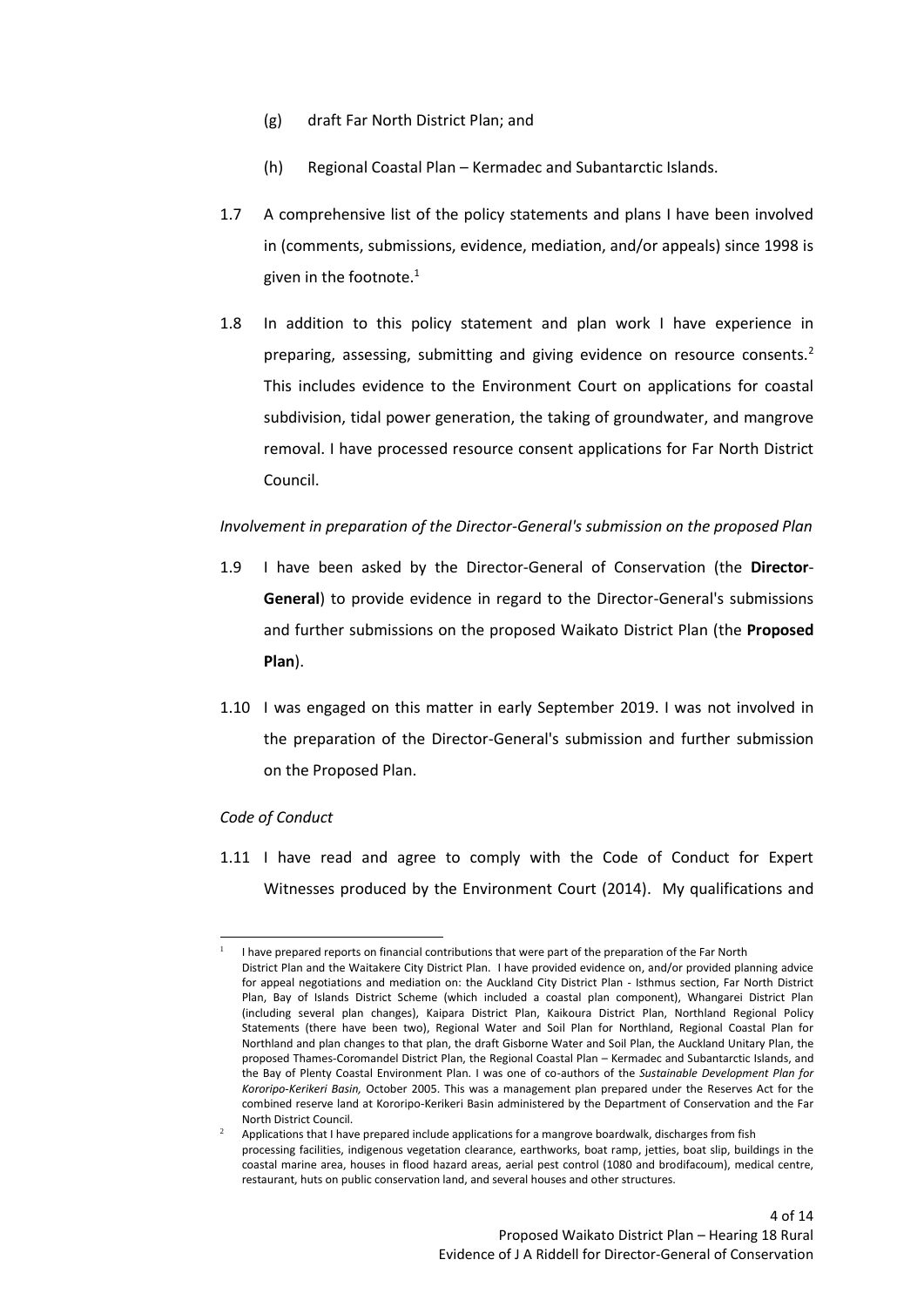experience as an expert are set out above. Other than those matters identified within my evidence as being from other experts, I confirm that the issues addressed in this brief of evidence are within my area of expertise. I have not omitted to consider material facts known to me that might alter or detract from the opinions expressed.

# **2. APPROACH TAKEN IN EVIDENCE**

- 2.1 This evidence covers the following matters under consideration in Hearing 18 Rural:
	- (a) amending policy 5.3.5 and permitted activity rule P1 in 22.2.3.1 to provide for earthworks for ecosystem, protection, rehabilitation or restoration works;
	- (b) policy 5.3.13 on waste management facilities in special areas;
	- (c) amending earthworks rules 22.2.3.1 P2 and RD1 to remove standards or matters of discretion that are part of the functions of the Waikato Regional Council; and
	- (d) amending policy 5.2.3 and the Conservation Lot subdivision rule.
- 2.2 I have read the rural hearing report required by section 42A of the Act on these matters.<sup>3</sup>
- 2.3 In this statement, I use the numbering from the Proposed Plan, unless noted otherwise.

# **3. EARTHWORKS FOR ECOSYSTEM PROTECTION, REHABILITATION OR RESTORATION WORKS**

Further submissions FS1293.27 and FS1293.28 by the Director-General of Conservation in support of submissions 433.3 and 433.31 by Auckland Waikato Fish and Game Council, paragraphs 243 to 245 and 267 of Hearing 18 report by J Clease.

- 3.1 The submissions by the Auckland Waikato Fish and Game Council seek:
	- (a) amendments to policy 5.3.5 to recognise earthworks for ecosystem protection, rehabilitation or restoration works and for wetland enhancement work; and

<sup>3</sup> In this evidence I refer to that report as the Hearing 18 report.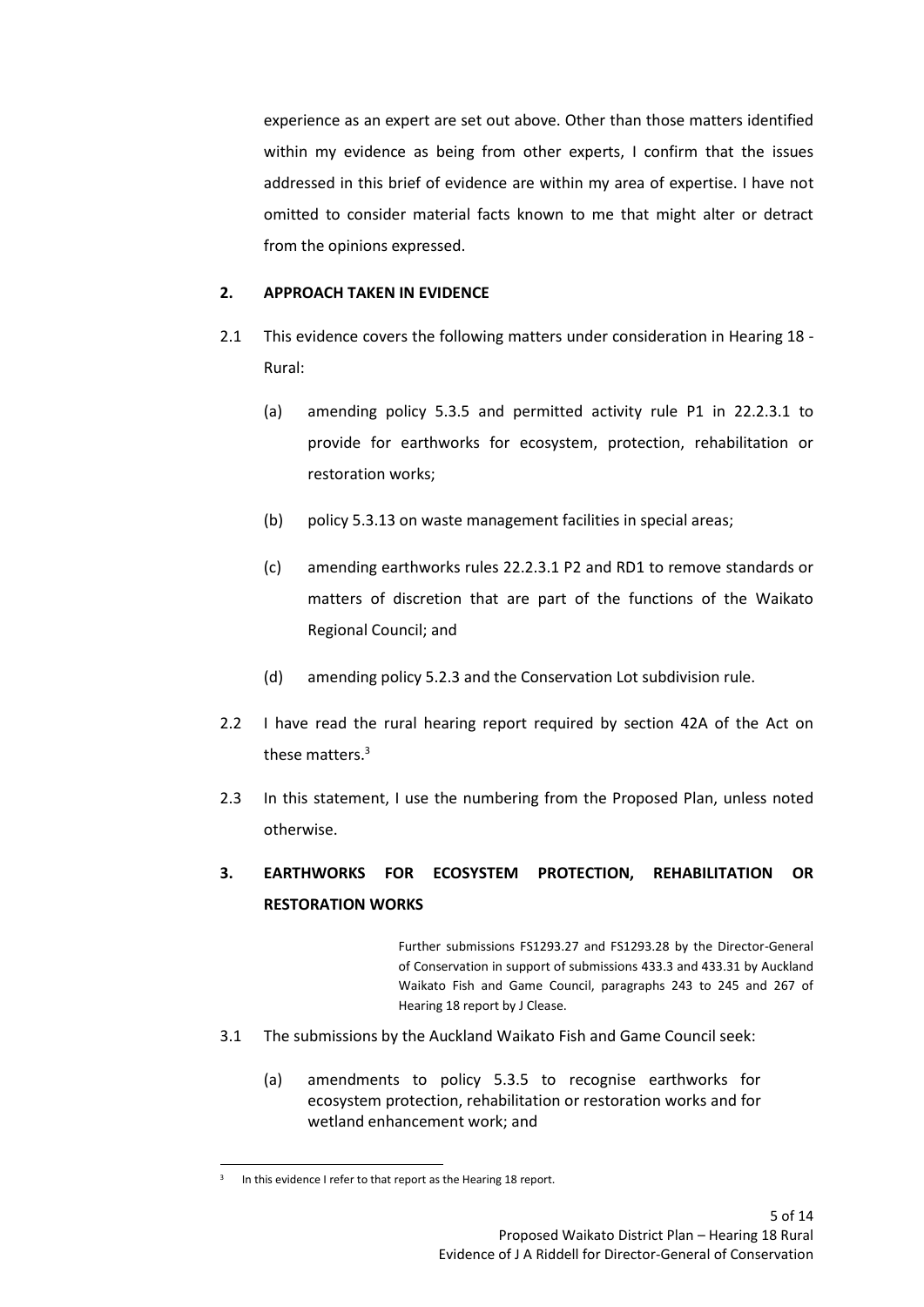- (b) an extension to permitted activity earthworks rule 22.2.3.1 to provide for earthworks for ecosystem protection, restoration or enhancement.
- 3.2 The Director-General supports these submissions, including because the Waikato District has a significant proportion of indigenous wetlands in the Waikato region, and because the Department of Conservation undertakes a variety of protection works that would benefit from the proposed rule change.
- 3.3 The Hearing 18 report recommendation in relation to policy 5.3.5 is to accept the submission in part by adding a statement in the policy that earthworks to facilitate 'conservation activity' is to be enabled, given the Proposed Plan already includes a definition of 'conservation activity'.
- 3.4 The Hearing 18 report recommendation with respect to rule 22.2.3.1 P1 is to provide for earthworks ancillary to 'conservation activities' as a permitted activity in the Rural zone.
- 3.5 The submissions only apply to earthworks in the Rural Zone and do not extend to amending permitted activity Rule 22.2.3.3 on earthworks within Significant Natural Areas.<sup>4</sup>
- 3.6 I also note that policy 11.1 of the Waikato Regional Policy Statement (**Regional Policy Statement**) encourages ecosystem restoration and enhancement:

Policy 11.1 Maintain or enhance indigenous biodiversity

Promote positive indigenous biodiversity outcomes to maintain the full range of ecosystem types and the maintain or enhance their spatial extent as necessary to achieve healthy ecological functioning of ecosystems, with a particular focus on: ...

c) the re-creation and restoration of habitats and connectivity between habitats; ...

*Policy 5.3.5*

- 3.7 Policy 5.3.5 is currently a policy on earthworks that supports rural activities.
- 3.8 Some policy guidance on ecosystem protection, restoration or enhancement is given in chapter 3 of the Proposed Plan, and includes:

3.1.1 Objective – Biodiversity and ecosystems

This is also noted in the Hearing 18 report at paragraph 267.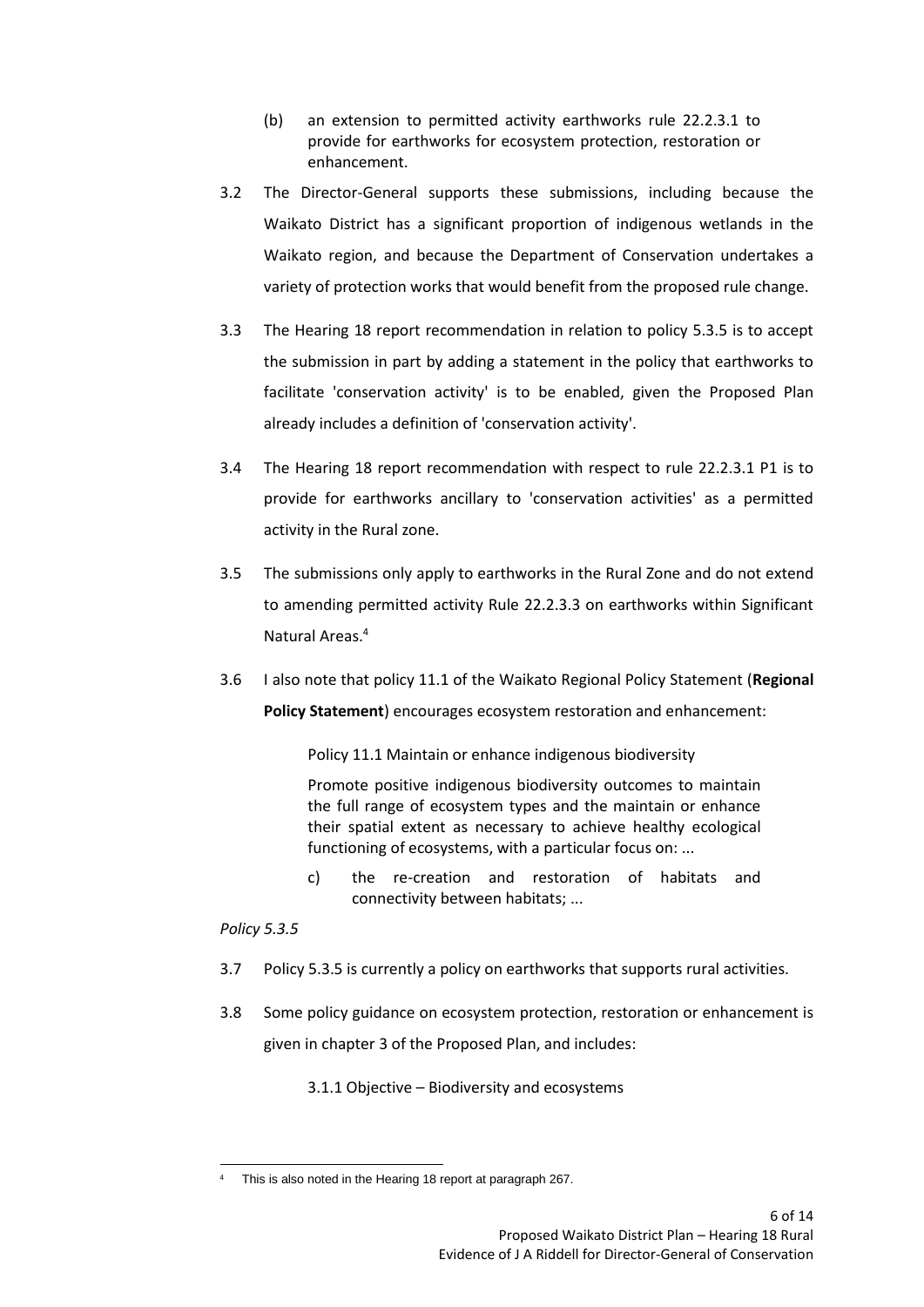(a) Indigenous biodiversity values and the life-supporting capacity of indigenous ecosystems are maintained or enhanced.

### 3.1.2 Policies

- (a) Enable activities that maintain or enhance indigenous biodiversity including
	- (i) planting using indigenous species suitable to the habitat;
	- (ii) the removal or management of pest plant and animal species;
	- (iii) biosecurity works.
- 3.2.7 Policy Managing Significant Natural Areas
- (a) Promote the management of Significant Natural Areas in a way that protects their long-term ecological functioning and indigenous biodiversity values, through such means as:
	- (iv) maintaining and restoring natural wetland cover
- 3.9 In my opinion, to the extent that earthworks are necessary to maintain or enhance indigenous biodiversity, particularly in terms of ecosystem protection, rehabilitation or restoration works and wetland enhancement, it is consistent with the Regional Policy Statement and with natural environment objectives and policies in the Proposed Plan to include a policy statement of the type sought for policy 5.3.5
- 3.10 However, I consider t6hat there are two changes needed to the wording is sought in the submission. First, it should be clarified that it is indigenous ecosystems that are the subject of this policy amendment, and maintenance and enhancement of indigenous biodiversity that is promoted by the Regional Policy Statement, and is enabled by relevant natural environment policies of the Proposed Plan.
- 3.11 This is achieved by following the Hearing 18 report recommendation to add a reference to 'conservation activities' to the policy. I do have concerns about a proposed definition of 'conservation activities' which I discuss below.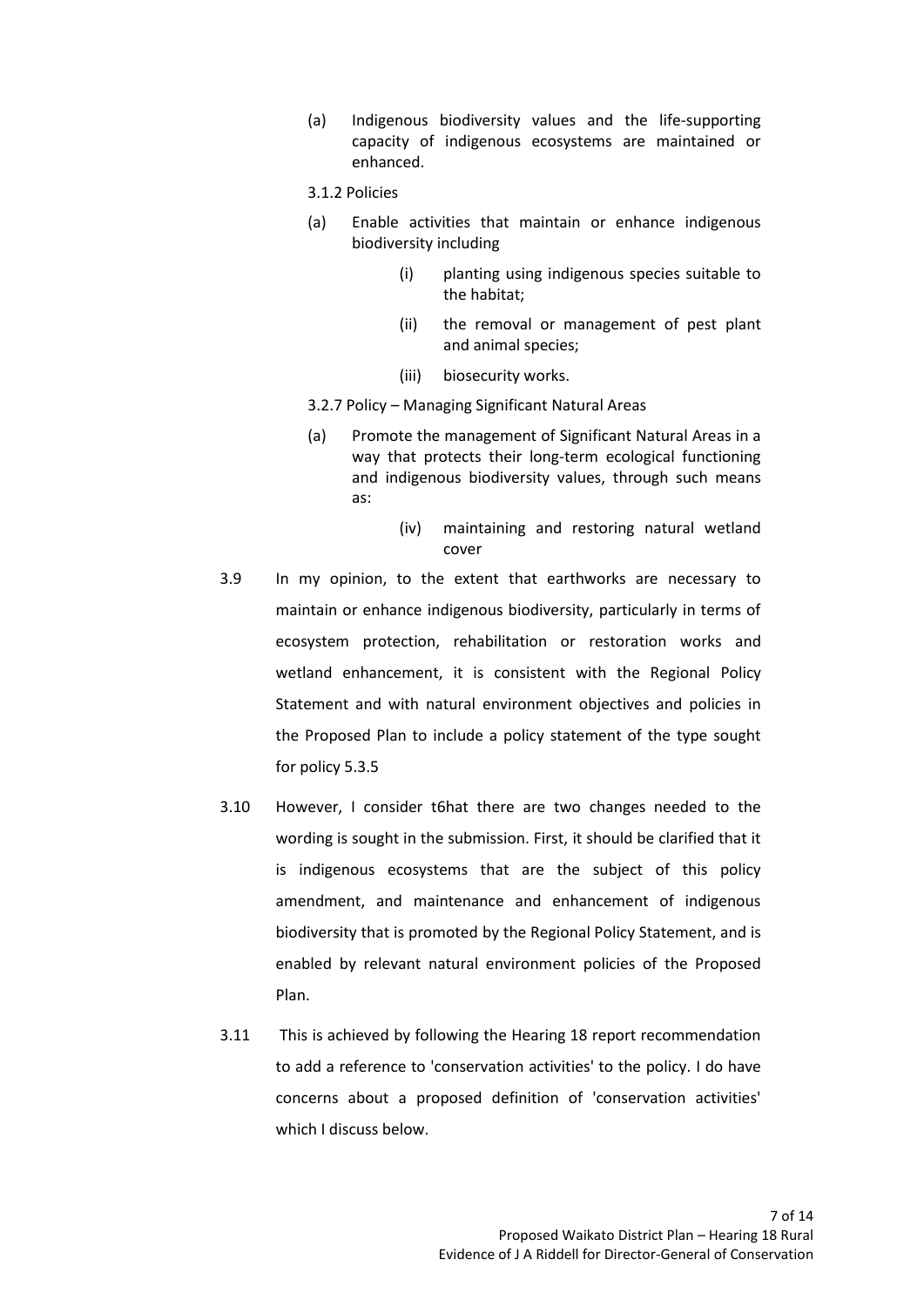- 3.12 Second, I consider that the policy layout requires that this is added as a separate clause, as 'conservation activities' is strictly not 'rural activities'.
- 3.13 With these changes, policy 5.3.5 would be:

5.3.5 Policy -Earthworks activities

- (a) Provide for earthworks where they support rural activities including:
- (i) Ancillary rural earthworks and farm quarries;
- (ii) The importation of fill material to a site;
- (iii) Use of cleanfill where it assists the rehabilitation of quarries.

(ab) Provide for earthworks for conservation activities.

- (b) Manage the effects of earthworks to ensure that:
- (i) Erosion and sediment loss is avoided or mitigated;
- (ii) The ground is geotechnically sound and remains safe and stable for the duration of the intended land use;
- (iii) Changes to natural water flows and established drainage paths are avoided or mitigated;
- (iv) Adjoining properties and public services are protected.<sup>5</sup>
- 3.14 I did consider whether clause (ab) is better located in section 3.1 of the Proposed Plan but concluded that as the associated rule change is only for the Rural Zone, it would be better to amend the relevant Rural policy.

# *Definition of 'conservation activities"*

3.15 The Hearing Report recommends the insertion of a definition for 'conservation activities':

> Means activities associated with indigenous habitat, wetlands and wildlife management and restoration that fundamentally benefit indigenous biodiversity or raise public awareness of indigenous biodiversity values. This includes stock exclusion, research and monitoring, the establishment, maintenance or upgrading of public walking or cycle tracks, interpretive and directional signs, accessory buildings including those for tourism, interpretation or education purposes and the provision of access for plant or animal pest management.

3.16 I have several concerns with this definition. The first is that the definition does not clearly focus on protection, restoration and rehabilitation of indigenous habitats.

<sup>5</sup> The recommendation is to make amendments to clause (b). I agree with those recommended amendments. I have not shown those changes here.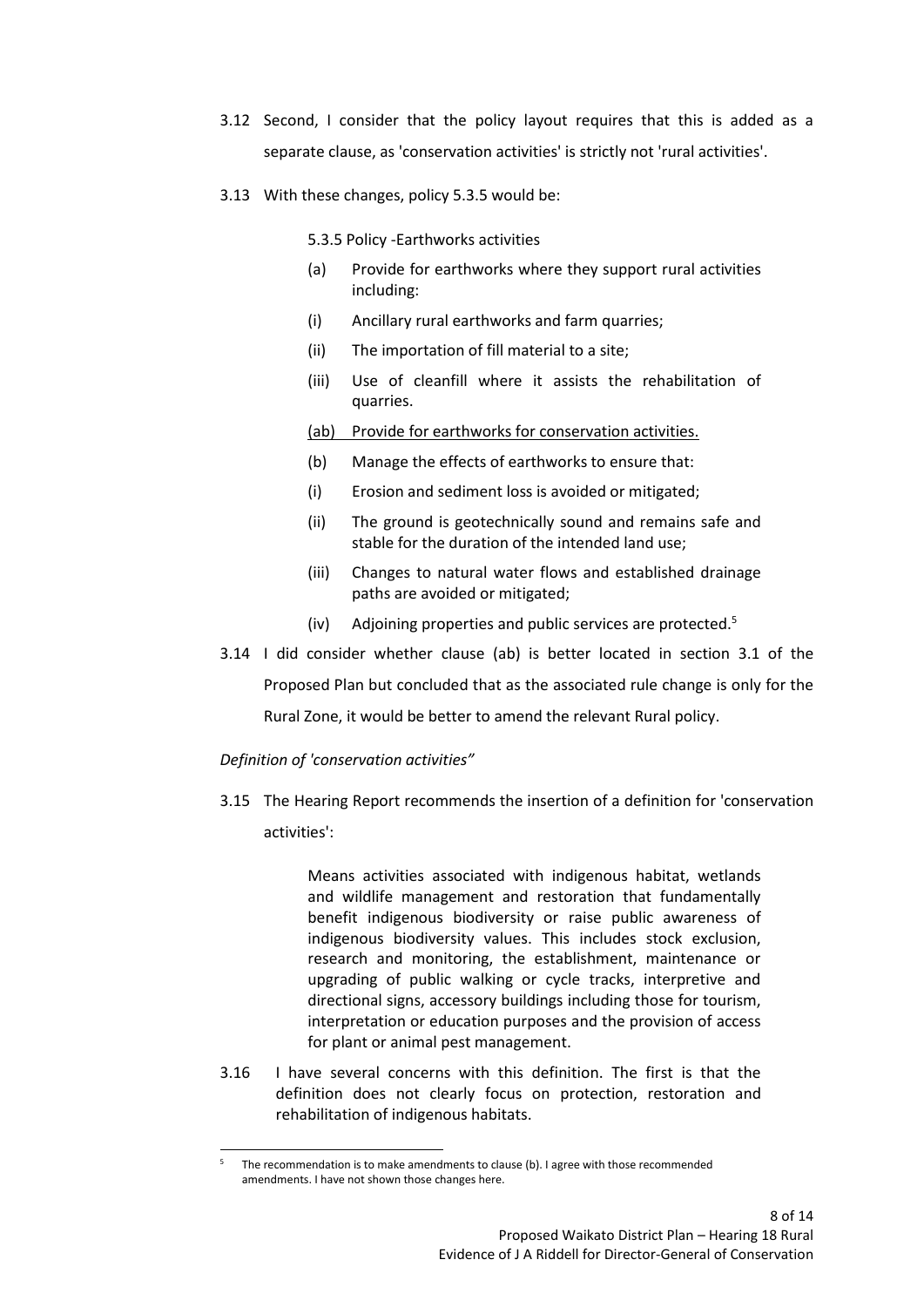- 3.17 Second, the inclusion of the reference to accessory buildings in the definition broadens the definition significantly more than is desirable, in my opinion.
- 3.18 Third, the definition extends beyond what is considered to be conservation to include tourism, in itself a very broad activity.
- 3.19 The following amended definition of 'conservation activities' addresses the concerns I outline above:

Means activities associated with indigenous habitat, wetlands and wildlife management protection, and restoration and rehabilitation that fundamentally benefit indigenous biodiversity or raise public awareness of indigenous biodiversity values. This includes stock exclusion, research and monitoring, the establishment, maintenance or upgrading of public walking or cycle tracks, interpretive and directional signs, accessory buildings including those for tourism, interpretation or education purposes and the provision of access for plant or animal pest management.

*Earthworks rule 22.2.3.1 P1*

- 3.20 Providing for earthworks for 'conservation activities' as a permitted activity is, in my opinion, appropriate if the amendment is made to policy 5.3.5.
- 3.21 The recommended amendment to rule 22.2.3.1 P1 is to add a further clause (b) providing for earthworks ancillary to a conservation activity subject to erosion and sediment controls.
- 3.22 The recommended wording for this addition to the rule could, in my opinion, be re-phrased to make it clearer, as follows:

Rule 22.2.3.1 P1

- (b) Earthworks ancillary to a conservation activity must meet subject to the following conditions:
	- (i) Sediment resulting from the earthworks is retained on the site<del> through the</del> implementation and maintenance of erosion and sediment controls.
- 3.23 I do have some concern that there is no maximum earthworks volume, area or other limits applying to such ancillary earthworks.
- 3.24 I would expect that, where such conservation activities occur within mapped Significant Natural Areas, the permitted activity Significant Natural Area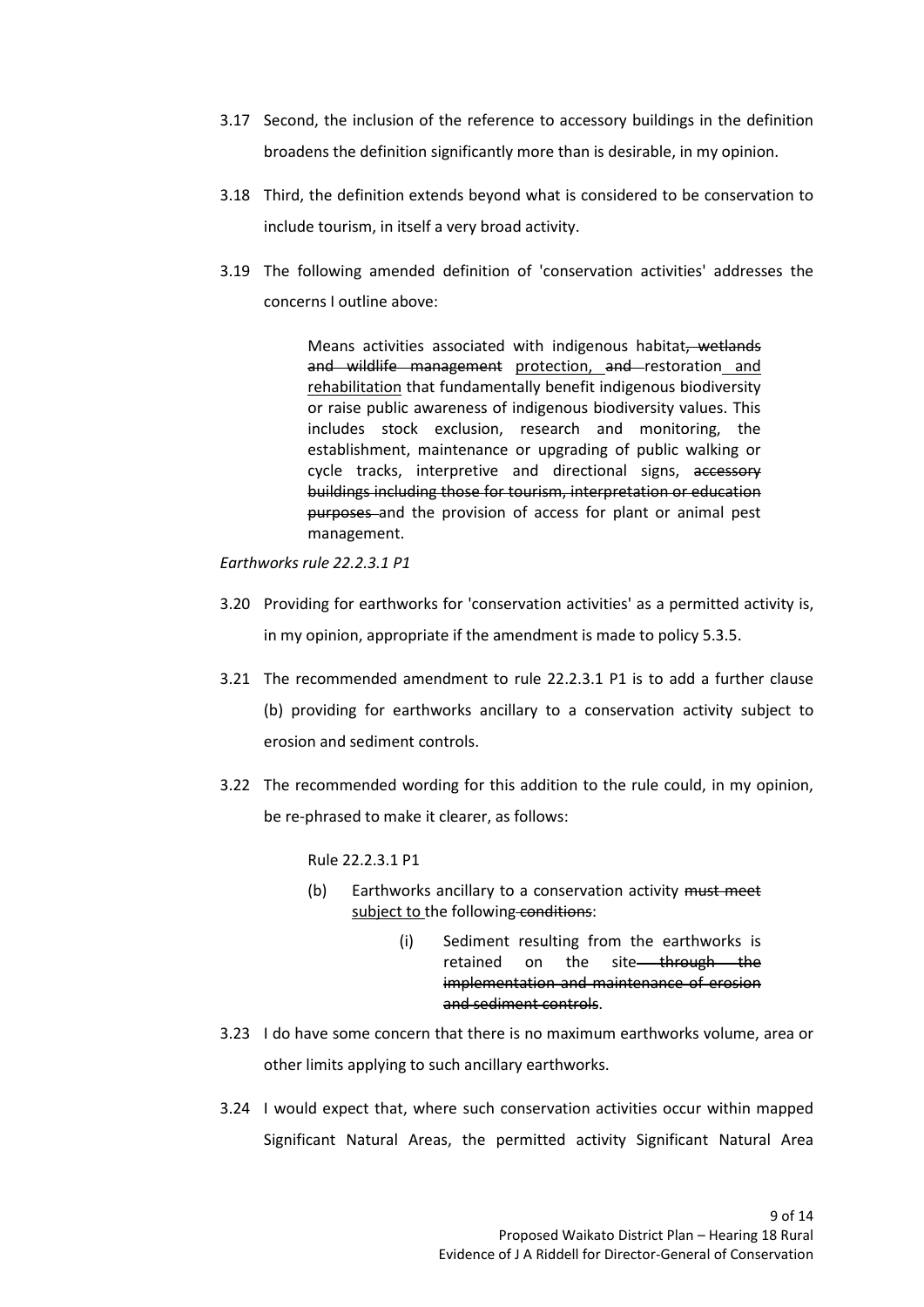earthworks rule 22.2.3.3 P1 would apply, as a mechanism to ensure adverse effects on indigenous biodiversity values are, by preference, avoided.

- 3.25 Under this rule indigenous ecosystem protection, restoration or rehabilitation earthworks would require a restricted discretionary activity consent.
- 3.26 Policy 3.2.7 of the Proposed Plan would support including earthworks for indigenous ecosystem protection, restoration or restoration and for indigenous wetland restoration or enhancement in the permitted activity earthworks rule for Significant Natural Areas.
- 3.27 However, I consider that there would need to be strict limits on the volume and area of earthworks ancillary to conservation activities within Significant Natural Areas, given the protective policy direction that applies in such areas.

### **4. POLICY 5.3.13**

Submission 585.6 by Director-General of Conservation; paragraph 390 of Hearing 18 report by J Clease.

- 4.1 Policy 5.3.13 is a policy on waste management activities in the rural environment.
- 4.2 Part (a) of the policy is about rehabilitation of quarry sites. Part (b) introduces a test for the location of waste management facilities of compatibility with the surrounding rural environment.
- 4.3 Clause (c) is the subject of the Director-General's submission and states:

5.3.13 Policy – Waste management facilities

(c) Waste management facilities within the following areas are undertaken in a manner that protects the natural values of:

- (i) An Outstanding Natural Landscape;
- (ii) An Outstanding Natural Feature;
- (iii) An Outstanding Natural Character Area;
- (iv) A High Natural Character Area.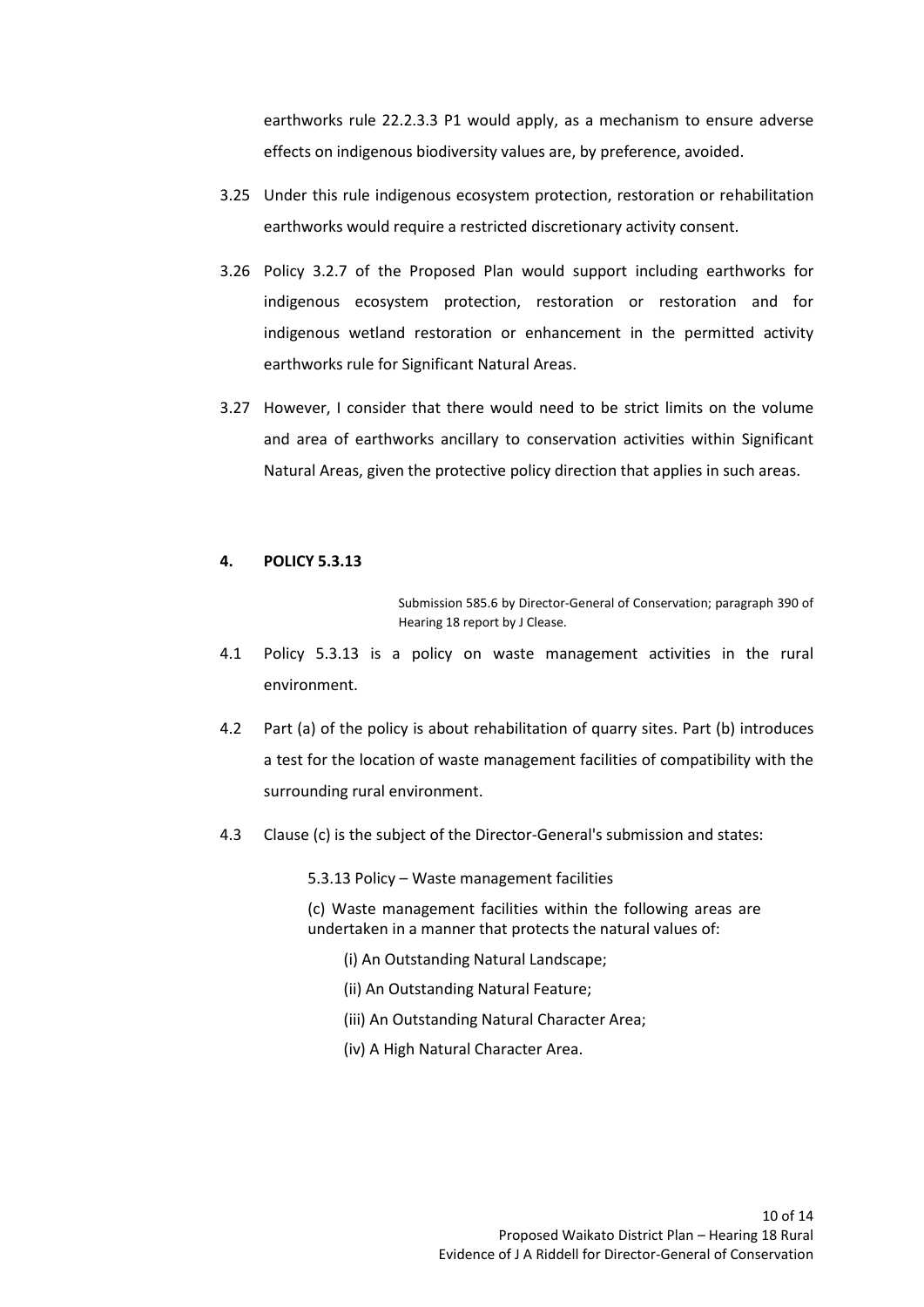- 4.4 The Director-General is seeking the deletion of this clause.
- 4.5 The Hearing 18 report recommends amending the policy so that it states that waste management facilities should avoid locating in the identified special areas.
- 4.6 Waste management facilities are defined as:

Waste management facility

Means a facility which provides waste management storage, disposal services or waste remediation and materials recovery services, in relation to solid waste. Waste management facilities include: landfills, cleanfills, commercial composting operations, recovery operations, transfer stations, recycling centres and resource recovery centres.

- 4.7 In the Rural Zone waste management facilities in an Outstanding Natural feature, Outstanding Natural Landscape, High Natural Character area or Outstanding Natural Character Area are provided for as a non-complying activity.<sup>6</sup>
- 4.8 In my opinion, given the non-complying activity status for waste management facilities in outstanding and high value areas, and given the 'waste management facility' definition would apply to small scale as well as large facilities, it is appropriate to include specific policy guidance on such facilities locating within such areas.
- 4.9 However, I consider that a "protects the natural values" policy directive introduces a conflict with the 'avoid adverse effects" directive that applies to the outstanding value areas, including when the non-complying activity gateway tests are being considered.
- 4.10 Therefore, I agree with the recommended amendment of policy 5.3.13 in the Hearing 18 report:
	- 5.3.13 Policy Waste management facilities

(c) Avoid Wwaste management facilities within the following areas are undertaken in a manner that protects the natural values of:

- (i) An Outstanding Natural Landscape;
- (ii) An Outstanding Natural Feature;

Rule 22.1.5(1)NC3.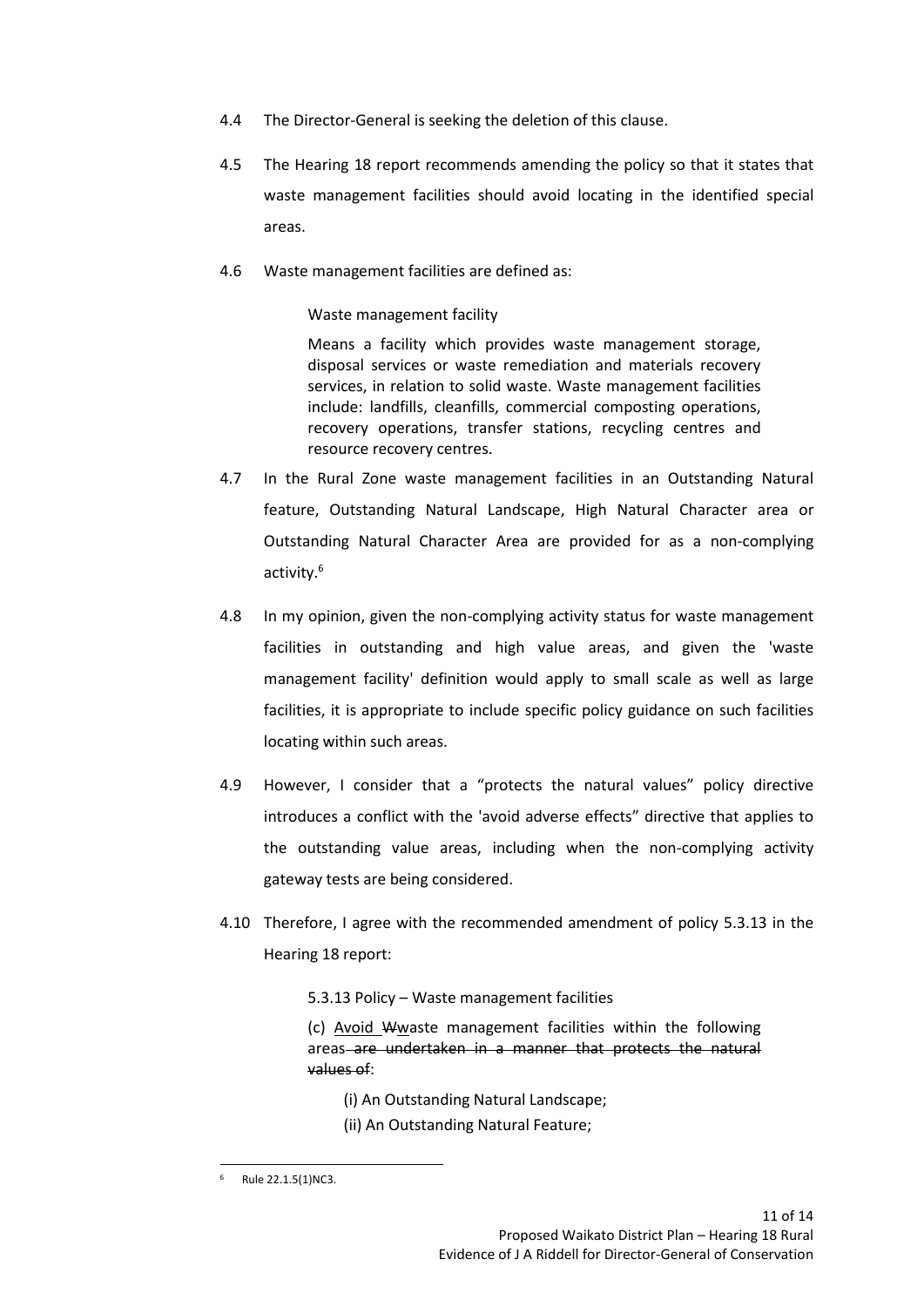- (iii) An Outstanding Natural Character Area;
- (iv) A High Natural Character Area.

# **5. EARTHWORKS AND REGIONAL COUNCIL FUNCTIONS**

Further submissions FS1293.29 and FS1293.30 by the Director-General in support of Submissions 433/50 and 433/51 by Fish and Game, paragraphs 286 to 289 of the Hearing 18 report by J Clease.

- 5.1 These submissions seek the deletion of standards applying to Rural Zone earthworks permitted activity and restricted discretionary rules.
- 5.2 The standards relate to sediment control and natural water flows, water bodies or established drainage paths.
- 5.3 The Director-General supports these two submissions on the grounds that the standards that are sought to be deleted are regional council functions, not district council ones.
- 5.4 The staff report is to accept the submissions in part, and to delete clause (vii) of rule 22.2.3.1 P2. This clause concerns diverting or changing the nature of natural water flows, water bodies or established drainage paths.
- 5.5 I agree with the recommendations on this given at paragraph 291 in the Hearing 18 report.

## **6. POLICY 5.2.3 – PROTECTION OF INDIGENOUS BIODIVERSITY**

Further submission FS1293.53 by the Director-General in support of Submission 746.1 by The Surveying Company, paragraphs 96 to 99 of Hearing 18 report by J Clease.

- 6.1 The submission seeks the amendment of part (b) of policy 5.2.3. Part (b) of the policy is about directing lifestyle subdivision away from high class soils and from areas where indigenous biodiversity is being protected. The submission seeks that the policy includes areas of indigenous biodiversity that are being enhanced or restored, in addition to areas that are protected.
- 6.2 The Director-General supports the submission.
- 6.3 The Hearing 18 report recommendation is to delete clause (b) of the policy because policy 5.2.3 is primarily a policy on avoiding the fragmentation of productive rural land, particularly where high class soils are located. Clause (b)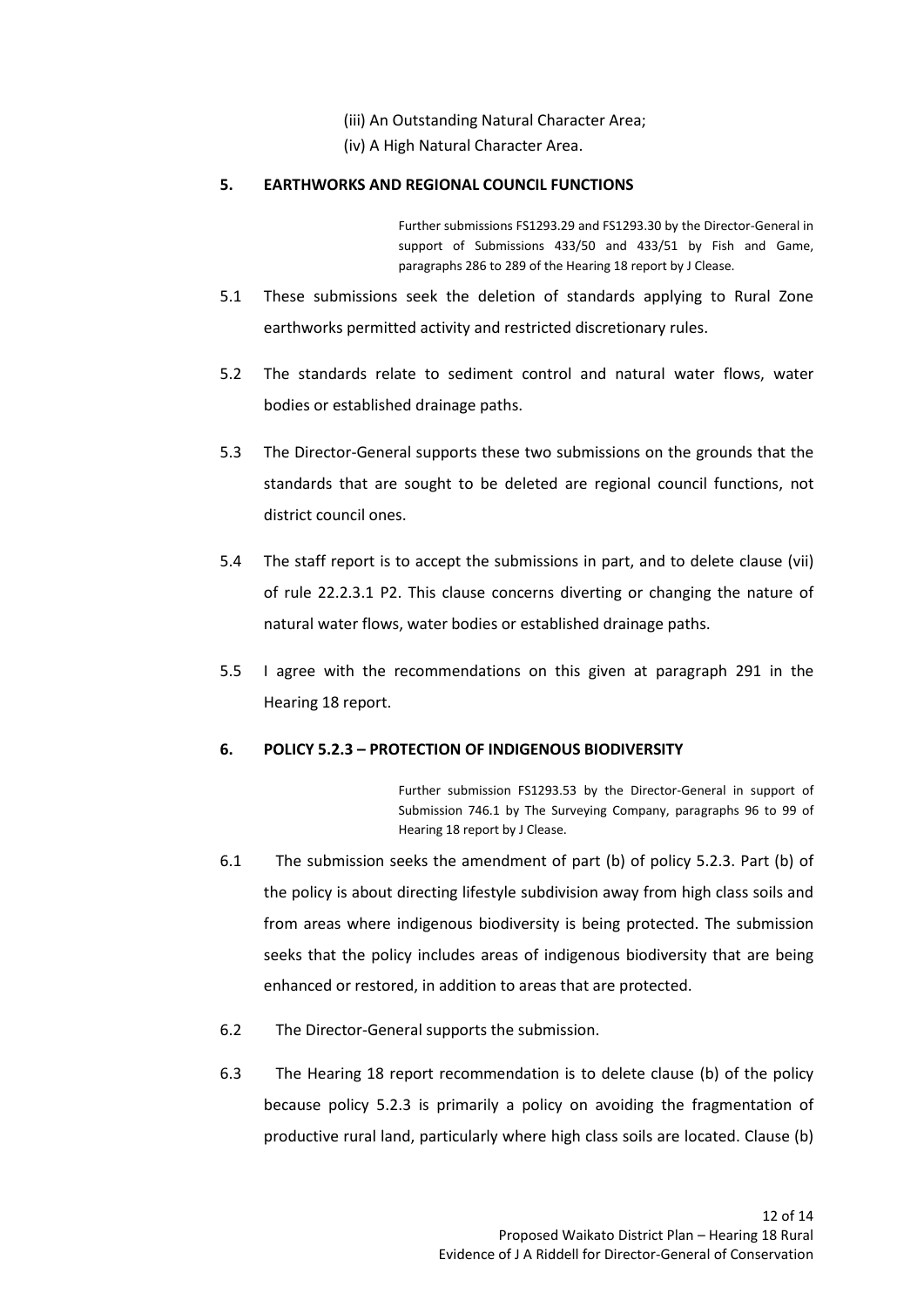is not seen as a good fit for that policy direction. Policy 5.3.8 is suggested as adequately covering the issue that is the subject of clause (b) of policy 5.2.3.

- 6.4 A replacement of policy 5.3.8 is recommended in the Hearing 18 report by K Overwater, at paragraph 84 of that report.
- 6.5 This replacement policy provides, among other things, for limited subdivision where significant natural areas are protected.
- 6.6 Subject to the possibility of policy 5.3.8 being amended to reflect the final version of the Conservation Lot subdivision rule, I agree with the recommendation to delete clause (b) of policy 5.2.3.

## **7. CONSERVATION LOT SUBDIVISION**

Further submission 1293.55 by the Director-General in support of Submission 746.111 by The Surveying Company; paragraphs 419 and 420 of Hearing 18 report by K Overwater.

- 7.1 The submission by The Surveying Company that is supported by the Director-General, seeks that the Conservation Lot subdivision rule 22.4.1.6 RD1 be extended to include areas to be enhanced and/or restored.
- 7.2 The rule currently applies to mapped Significant Natural Areas.
- 7.3 The Hearing 18 report does not recommend making such an amendment to the restricted discretionary Conservation Lot rule.
- 7.4 A new discretionary activity rule is recommended providing for subdivision where revegetation or enhancement planting of a mapped Significant Natural Area is proposed, where that revegetation or enhancement planting is to enhance the Significant Natural Area so that it could then meet minimum Significant Natural Area requirements that are recommended for the restricted discretionary Conservation Lot subdivision rule.
- 7.5 My concern with the submission by The Surveying Company is that there is a lack of precision with the further provision for a conservation lot subdivision that the submission seeks.
- 7.6 The Hearing 18 report recommendation to provide a further discretionary activity rule providing for additional lots where a Significant Natural Area is